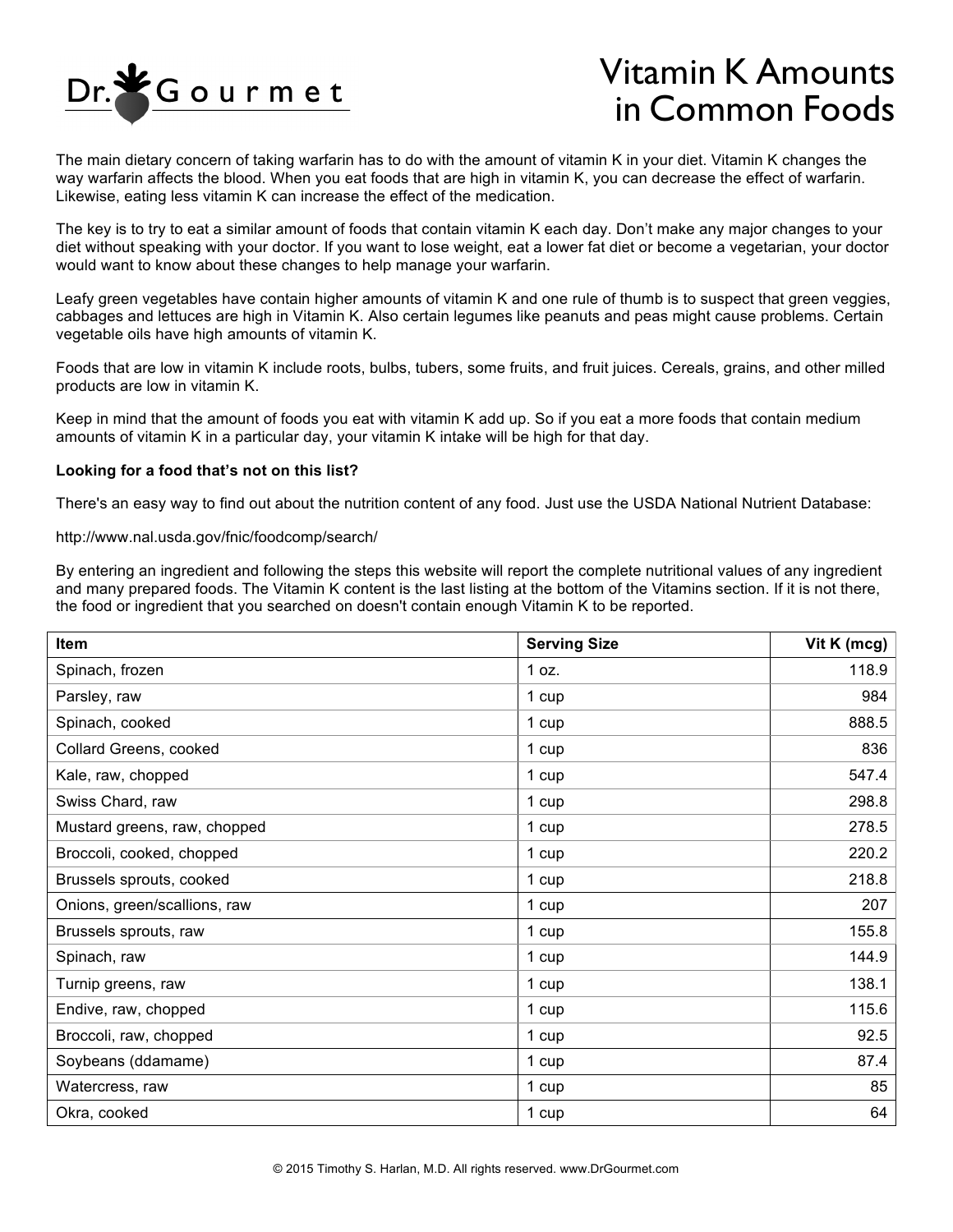| Lettuce, green leaf, raw        | 1 cup     | 62.5 |
|---------------------------------|-----------|------|
| Cilantro, fresh                 | 9 sprigs  | 62   |
| Peas, green, frozen, cooked     | 10 oz     | 60.7 |
| Lettuce, Boston/Bibb, raw       | 1 cup     | 56.3 |
| Lettuce, Romaine, raw           | 1 cup     | 48.2 |
| Cabbage, napa, raw, shredded    | 1 cup     | 42   |
| Leek, raw                       | 1 medium  | 41.8 |
| Peas, green, cooked             | 1 cup     | 41.4 |
| Peas, sugar snap, cooked        | 1 cup     | 40   |
| Lettuce, red leaf, raw          | 1 cup     | 39.3 |
| Pumpkin, canned                 | 1 cup     | 39.2 |
| Asparagus, cooked               | 5 spears  | 38   |
| Spaghetti/Marinara sauce        | 1 cup     | 34.8 |
| Bean sprouts, mungo, fresh      | 1 cup     | 34.3 |
| Asparagus, raw                  | 5 spears  | 33.5 |
| Kiwi fruit                      | 1 medium  | 30.6 |
| <b>Blackberries</b>             | 1 cup     | 28.5 |
| <b>Blueberries</b>              | 1 cup     | 28   |
| Cabbage, red, raw, shredded     | 1 cup     | 26.7 |
| Cabbage, Chinese, raw, shredded | 1 cup     | 25.1 |
| Thyme, dried                    | 1 tsp     | 24   |
| Cashews                         | $1/2$ cup | 23.8 |
| Grapes, red/green, seedless     | 1 cup     | 23.4 |
| Tomatoes, sun-dried             | 1 Cup     | 23.2 |
| Peas & onions, frozen, cooked   | 1 cup     | 21.8 |
| Carrots, cooked, slices         | 1 cup     | 21.4 |
| Cauliflower, cooked             | 1 cup     | 21.4 |
| Beans, green, cooked            | 1 cup     | 20   |
| Pickle, gherkin                 | 1 medium  | 19.1 |
| Carrots, raw, strips or slices  | 1 cup     | 16.1 |
| Cauliflower, raw                | 1 cup     | 16   |
| Snow peas, raw                  | 1 cup     | 15.8 |
| Pine nuts                       | 1 oz      | 15.3 |
| Beans, kidney, dried, cooked    | 1 cup     | 14.9 |
| Cucumber                        | 1 medium  | 14.5 |
| Lettuce, Iceberg, raw           | 1 cup     | 13.3 |
| V-8 juice                       | 1 cup     | 12.8 |
| Sage, ground                    | 1 tsp     | 12   |
| Pickle, dill                    | 1 medium  | 11.9 |
| Tomatoes, cherry                | 1 cup     | 11.8 |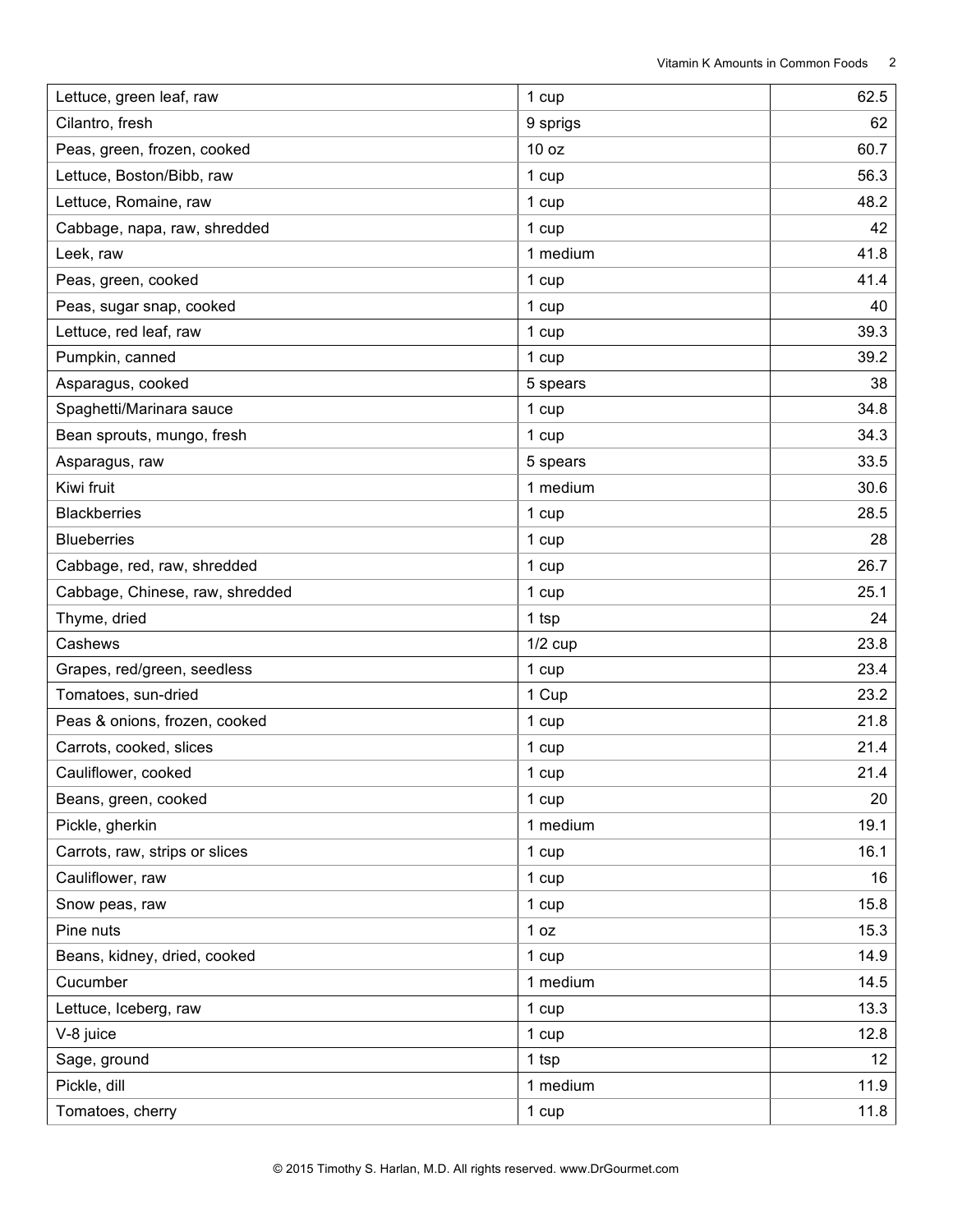| Celery                           | 1 stalk   | 11.7 |
|----------------------------------|-----------|------|
| Lettuce, arugula                 | $1/2$ cup | 10.9 |
| Avocado                          | 1/4 whole | 10.5 |
| Beans, red kidney, canned        | 1 cup     | 10.5 |
| Basil, fresh                     | 5 leaves  | 10.4 |
| Prunes, dried                    | 2 each    | 10   |
| Tomato, raw                      | 1 medium  | 9.7  |
| Oil, soybean                     | 1 tsp.    | 8.9  |
| Pepper, green bell               | 1 medium  | 8.8  |
| Tomatoes, canned, whole          | 1 cup     | 7.7  |
| Beans, navy, canned              | 1 cup     | 7.6  |
| Zucchini, cooked                 | 1 cup     | 7.6  |
| Pear                             | 1 medium  | 7.5  |
| Milk, soy                        | 1 cup     | 7.3  |
| Mango                            | 1 cup     | 6.9  |
| Tomato sauce, canned, no salt    | 1 cup     | 6.8  |
| Chives                           | 1 Tbsp    | 6.4  |
| Pepper, red chili, hot           | 1 each    | 6.3  |
| Squash, summer, cooked           | 1 cup     | 6.3  |
| Oregano, dried                   | 1 tsp     | 6.2  |
| Beans, pinto, dried, cooked      | 1 cup     | 6    |
| Beans, red kidney, dried, cooked | 1 cup     | 5.8  |
| Pepper, red bell                 | 1 medium  | 5.8  |
| Beans, kidney, canned            | 1 cup     | 5.6  |
| Tomato juice, canned, no salt    | 1 cup     | 5.6  |
| Oil, canola                      | 1 tsp.    | 5.5  |
| Beans, pinto, canned             | 1 cup     | 5.3  |
| Melon, honeydew, diced           | 1 cup     | 4.9  |
| Tomato, plum                     | 1 whole   | 4.9  |
| Potato, red, cooked              | 1 medium  | 4.8  |
| Potato, white, baked             | 1 medium  | 4.7  |
| Pie, apple                       | 1 piece   | 4.4  |
| Plum                             | 1 each    | 4.2  |
| Cantaloupe, cubed                | 1 cup     | 4    |
| Melon, cantaloupe, diced         | 1 cup     | 3.9  |
| Beans, lima, dried, cooked       | 1 cup     | 3.8  |
| Pecans, chopped                  | 1 cup     | 3.8  |
| Marjoram, ground                 | 1 tsp     | 3.7  |
| Mayonnaise, reduced calorie      | 1 Tbsp.   | 3.6  |
| Lentils, dry, cooked             | $1/4$ cup | 3.4  |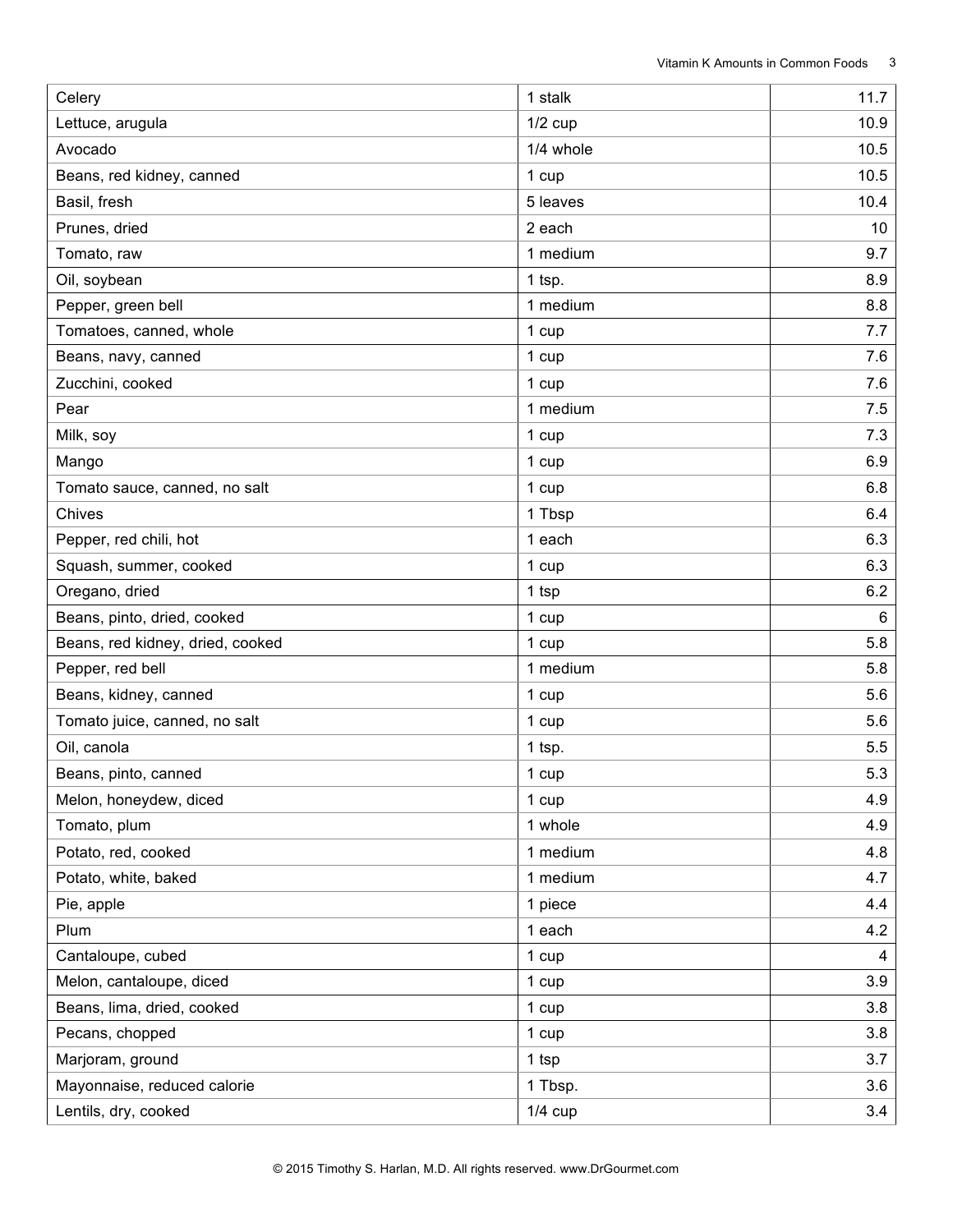| Pepper                           | 1 tsp      | 3.4            |
|----------------------------------|------------|----------------|
| Liver, beef, cooked              | 3.5 ounces | 3.3            |
| Strawberries, fresh, sliced      | 1 cup      | 3.2            |
| Walnuts, chopped                 | 1 cup      | 3.2            |
| Apple, with peel                 | 1 medium   | 3              |
| Cherries, no pits                | 1 cup      | 3              |
| Cloves, ground                   | 1 tsp      | $\mathfrak{S}$ |
| Eggplant, cooked, cubed          | 1 cup      | 2.9            |
| Eggplant, raw, cubed             | 1 cup      | 2.9            |
| Chocolate, bakers, bittersweet   | 1 square   | 2.8            |
| Chili powder                     | 1 tsp      | 2.7            |
| Oil, olive                       | 1 tsp.     | 2.7            |
| Potato, sweet, cooked            | 1 medium   | 2.6            |
| Fish, tuna, canned               | 3.5 ounces | 2.5            |
| Peach                            | 1 medium   | 2.5            |
| Raisins                          | $1/2$ cup  | 2.5            |
| Relish                           | 1 Tbsp     | 2.5            |
| Capers                           | 1 Tbsp     | 2.1            |
| Curry powder                     | 1 tsp      | $\sqrt{2}$     |
| Egg substitute                   | 1 cup      | $\overline{c}$ |
| Squash, butternut, cooked, cubed | 1 cup      | $\overline{2}$ |
| Cranberries, raw                 | $1/3$ cup  | 1.9            |
| Tomato paste                     | 1 Tbsp     | 1.8            |
| Cheese, ricotta, reduced fat     | 1 cup      | 1.7            |
| Cheese, swiss, low fat           | 1 oz       | 1.7            |
| Paprika                          | 1 tsp      | 1.7            |
| Parsnips, cooked                 | 1 cup      | 1.6            |
| Applesauce                       | 1 cup      | 1.5            |
| Beef, cooked, lean               | 3.5 ounces | 1.5            |
| Cranberries, dried               | $1/3$ cup  | 1.5            |
| Turkey sausage, cooked           | 3.5 ounces | 1.5            |
| Beef, ground, fried, lean        | 3.5 ounces | 1.4            |
| Olives, ripe, canned             | 3.5 oz     | 1.4            |
| Pepper, jalapeno                 | 1 medium   | 1.4            |
| Pepper, red, ground              | 1 tsp      | 1.4            |
| Cereal, oatmeal                  | 1 cup      | 1.2            |
| Beans, navy, dried, cooked       | 1 cup      | 1.1            |
| Pineapple, fresh, diced          | 1 cup      | 1.1            |
| Barley, dry                      | $1/4$ cup  | 1              |
| Tortilla, flour, 6-inch          | 1 each     | $\mathbf 1$    |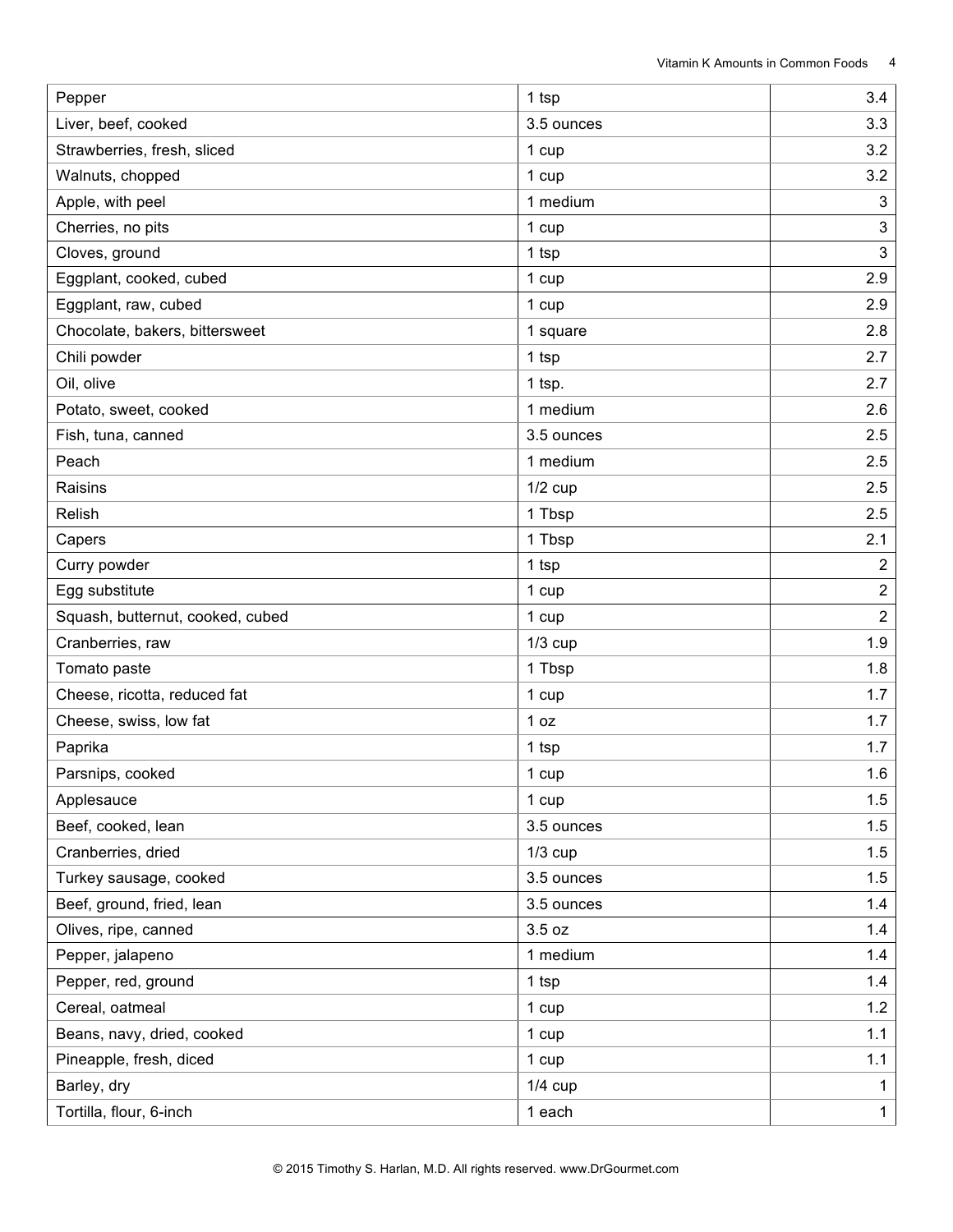| Bulgar, cooked                   | 1 cup          | 0.9 |
|----------------------------------|----------------|-----|
| Cheese, cottage                  | 1 cup          | 0.9 |
| Apple, peeled                    | 1 medium       | 0.8 |
| Bread, white/wheat/rye           | 1 slice        | 0.8 |
| Cheese, cheddar                  | 1 oz           | 0.8 |
| Crackers, graham                 | 2 squares      | 0.8 |
| Rice, wild, cooked               | 1 cup          | 0.8 |
| Cheese, blue                     | 1 oz           | 0.7 |
| Cheese, fontina                  | 1 oz           | 0.7 |
| Cheese, goat                     | 1 oz           | 0.7 |
| Cheese, monteray                 | 1 oz           | 0.7 |
| Cinnamon, ground                 | 1 tsp          | 0.7 |
| Corn, yellow, cooked             | 1 cup          | 0.7 |
| Banana                           | 1 medium       | 0.6 |
| Oil, sesame                      | 1 tsp.         | 0.6 |
| Onions, white/red/yellow, raw    | 1 cup          | 0.6 |
| Anchovies, fillets               | 1 each         | 0.5 |
| Cheese, feta                     | 1 oz           | 0.5 |
| Cheese, parmesan                 | 1 oz           | 0.5 |
| Chicken stock                    | 1 cup          | 0.5 |
| Corn, yellow, raw                | 1 cup          | 0.5 |
| Milk, whole                      | 1 cup          | 0.5 |
| Yogurt, plain, low-fat           | 1 cup          | 0.5 |
| Beets, cooked, sliced            | 1 cup          | 0.4 |
| Cheese, mozzarella, part skim    | 1 oz           | 0.4 |
| Cornmeal, yellow                 | 1 cup          | 0.4 |
| Cream cheese                     | 1 Tbsp.        | 0.4 |
| Flour                            | 1cup           | 0.4 |
| Mustard                          | 1 Tbsp         | 0.4 |
| <b>Butter</b>                    | 1 tsp.         | 0.3 |
| Cereal, cream of wheat           | 1 cup          | 0.3 |
| Chicken, cooked, breast, no skin | 3.5 ounces     | 0.3 |
| Clams, canned, chopped           | 1 can          | 0.3 |
| Graham crackers                  | $2-1/2$ square | 0.3 |
| Ketchup                          | 1 Tbsp         | 0.3 |
| Melba toast, plain               | 1 cup, rounds  | 0.3 |
| Oil, safflower                   | 1 tsp.         | 0.3 |
| Beef stock                       | 1 cup          | 0.2 |
| Buttermilk, non-fat              | 1 cup          | 0.2 |
| Cheese, cheddar, reduced fat     | 1 oz           | 0.2 |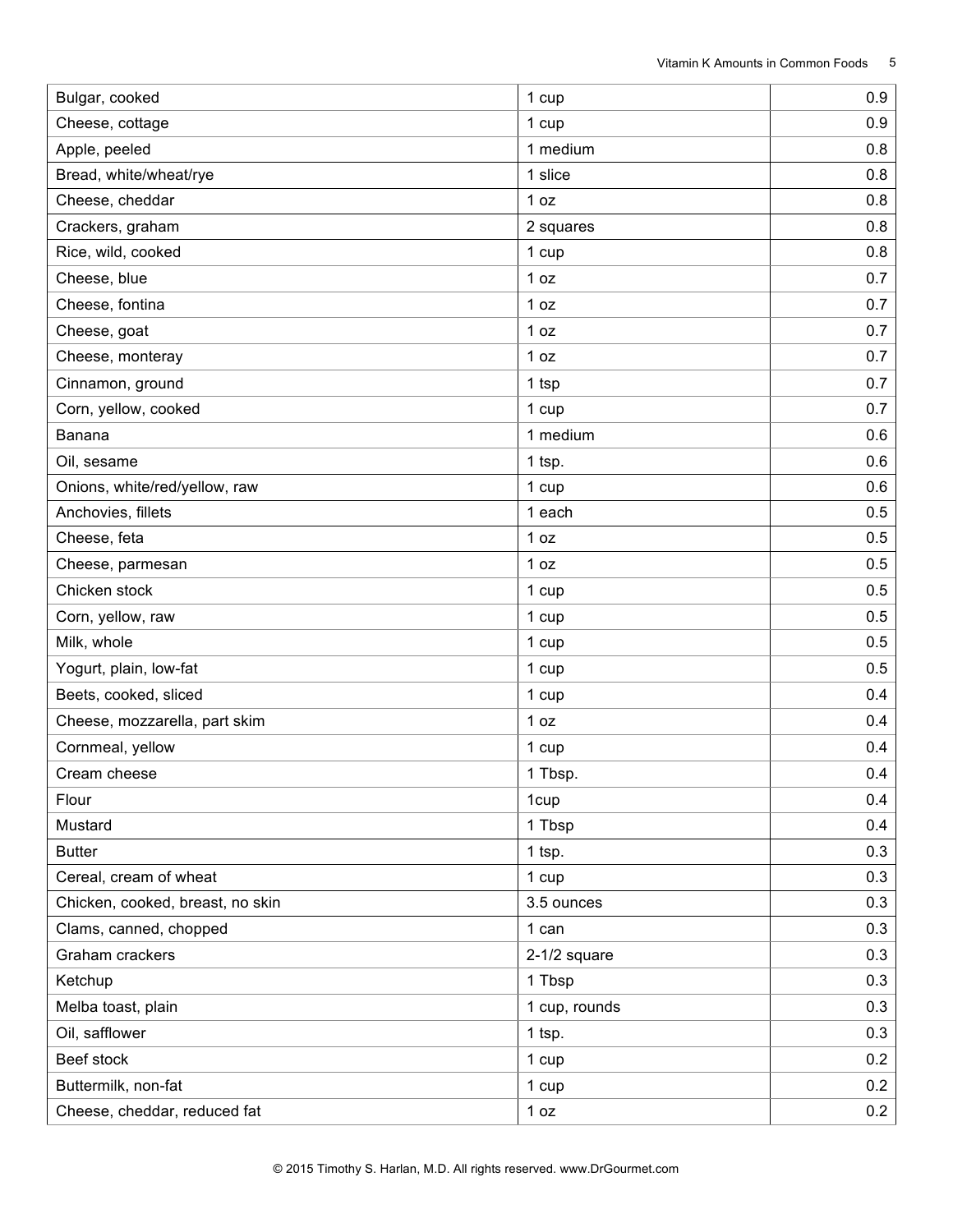| Coffee, brewed                       | 1 cup      | 0.2       |
|--------------------------------------|------------|-----------|
| Couscous, cooked                     | 1 cup      | 0.2       |
| Lime juice                           | 1 oz       | 0.2       |
| Milk, 2 percent                      | 1 cup      | 0.2       |
| Mustard, seed                        | 1 tsp      | 0.2       |
| Orange juice                         | 1 cup      | 0.2       |
| Scallops, cooked                     | 3.5 ounces | 0.2       |
| Turnips, cooked                      | 1 cup      | 0.2       |
| Watermelon, fresh, cubed             | 1 cup      | 0.2       |
| Worcestershire sauce                 | 1 Tbsp     | 0.2       |
| Chocolate syrup                      | 2 Tbsp     | 0.1       |
| Crabmeat, cooked                     | 1 cup      | 0.1       |
| Cumin, seed                          | 1 tsp      | 0.1       |
| Egg, whole, large                    | 1 each     | 0.1       |
| Egg, yolk large                      | 1 each     | 0.1       |
| Fish, cod, cooked                    | 3.5 ounces | 0.1       |
| Fish, sole, cooked                   | 3.5 ounces | 0.1       |
| Garlic                               | 3 cloves   | 0.1       |
| Jam/jelly, apricot                   | 1 Tbsp     | 0.1       |
| Milk, dry, non fat                   | 1 cup      | 0.1       |
| Milk, dry, non-fat                   | 1 cup      | 0.1       |
| Oil, corn                            | 1 tsp.     | 0.1       |
| Sour cream                           | 1 Tbsp.    | 0.1       |
| Wafer, chocolate                     | 1 each     | 0.1       |
| Allspice                             | 1 tsp      | 0         |
| Almonds                              | 1 oz       | 0         |
| Bacon, pork, cooked                  | 2 strips   | $\pmb{0}$ |
| Bagel                                | 1 whole    | 0         |
| Baking powder                        | 1 tsp      | 0         |
| Baking soda                          | 1 tsp      | 0         |
| Bay leaves, crushed                  | 1 tsp      | $\pmb{0}$ |
| Beans, black, dried, cooked          | 1 cup      | 0         |
| Beans, garbanzo, canned              | 1 cup      | 0         |
| Beans, great northern, canned        | 1 cup      | 0         |
| Beans, great northern, dried, cooked | 1 cup      | 0         |
| Beer                                 | 12 oz      | $\pmb{0}$ |
| <b>Biscuit</b>                       | 1          | 0         |
| Bourbon                              | 1 oz       | 0         |
| Carbonated soda                      | 12 oz      | 0         |
| Cardomom, ground                     | 1 tsp      | $\pmb{0}$ |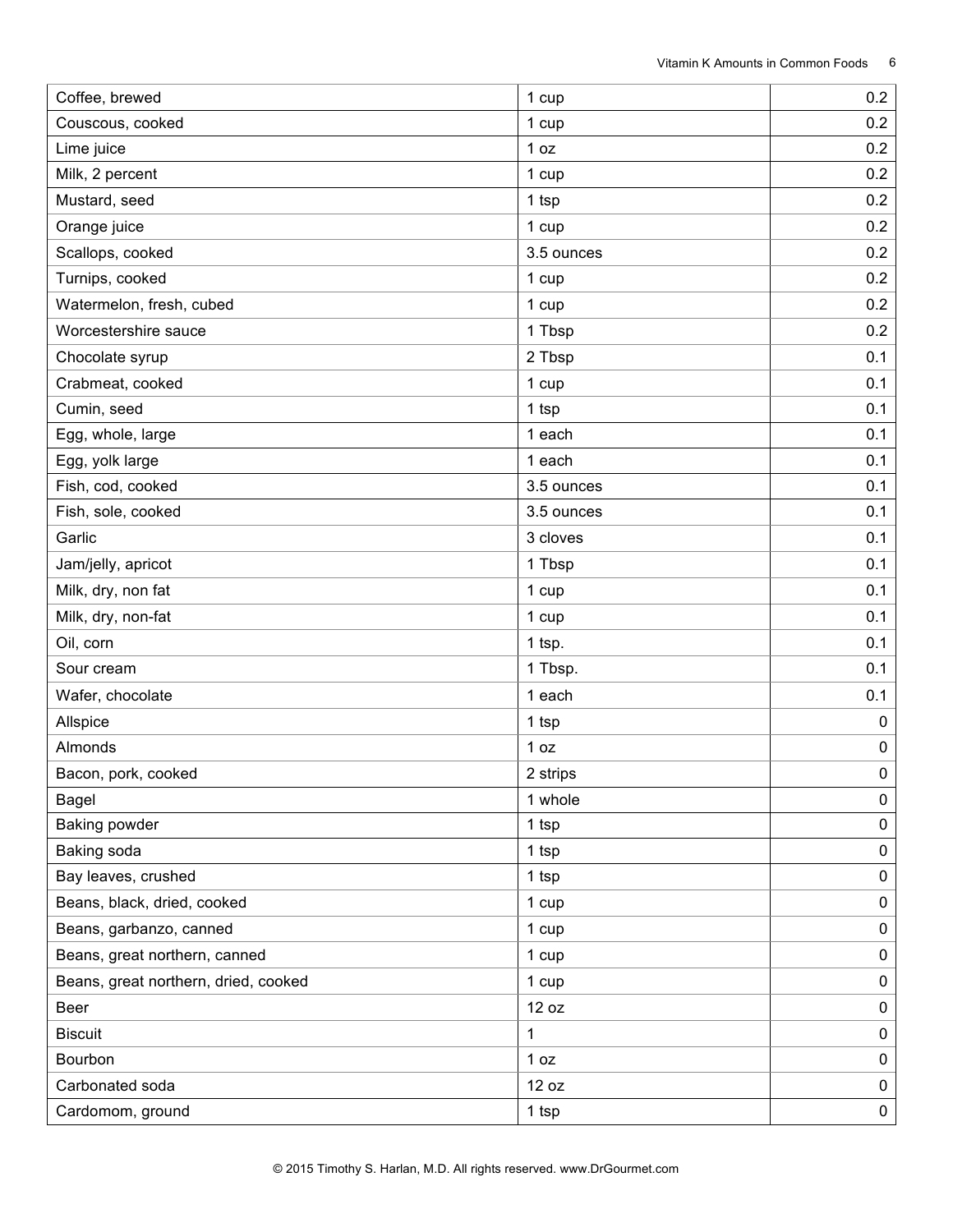| Celery Seed               | 1 tsp                    | 0         |
|---------------------------|--------------------------|-----------|
| Clams, fresh              | 3.5 ounces               | $\pmb{0}$ |
| Cocoa, dry, powered       | 2 Tbsp                   | $\pmb{0}$ |
| Coffee, instant, granules | 1 tsp                    | $\pmb{0}$ |
| Cornbread                 | 1 piece - 2.5 x 2.5-inch | 0         |
| Cornmeal, blue            | 100 grams                | 0         |
| Cornstarch                | 1 cup                    | $\pmb{0}$ |
| Crackers, saltine         | 4 squares                | $\pmb{0}$ |
| Croutons, plain           | 1 cup                    | $\pmb{0}$ |
| Currants                  | $1/2$ cup                | $\pmb{0}$ |
| Dill, fresh               | 5 sprigs                 | $\pmb{0}$ |
| Egg, white, large         | 1 each                   | $\pmb{0}$ |
| English muffin            | 1                        | $\pmb{0}$ |
| Fennel                    | 1 bulb                   | $\pmb{0}$ |
| Fish, grouper, cooked     | 3.5 ounces               | $\pmb{0}$ |
| Fish, haddock, cooked     | 3.5 ounces               | $\pmb{0}$ |
| Fish, halibut, cooked     | 3.5 ounces               | $\pmb{0}$ |
| Fish, salmon, cooked      | 3.5 ounces               | $\pmb{0}$ |
| Fish, tuna, cooked        | 3.5 ounces               | 0         |
| Garlic powder             | 1 tsp                    | $\pmb{0}$ |
| Gelatin, dry, unflavored  | 1 envelope               | $\pmb{0}$ |
| Gelatin, fruit flavored   | 1 cup                    | $\pmb{0}$ |
| Ginger root               | 1 tsp                    | $\pmb{0}$ |
| Ginger, ground            | 1 tsp                    | 0         |
| Grapefruit juice          | 1 cup                    | $\pmb{0}$ |
| Grits, cooked             | 1 cup                    | $\pmb{0}$ |
| Grits, cooked             | 1 cup                    | 0         |
| Honey                     | 1 Tbsp.                  | 0         |
| Jam/jelly                 | 1 Tbsp.                  | $\pmb{0}$ |
| Lamb, cooked              | 3.5 ounces               | 0         |
| Lemon                     | 1 medium                 | 0         |
| Lemon juice               | 1 oz                     | 0         |
| Lime                      | 1 medium                 | 0         |
| Maple syrup               | 1 Tbsp                   | $\pmb{0}$ |
| Milk, coconut             | 1 cup                    | 0         |
| Milk, evaporated, non-fat | 1 cup                    | 0         |
| Mint                      | 2 Tbsp                   | 0         |
| Mushrooms, raw            | 1 cup                    | 0         |
| Mussels, cooked           | 3.5 ounces               | 0         |
| Nutmeg, ground            | 1 tsp                    | 0         |